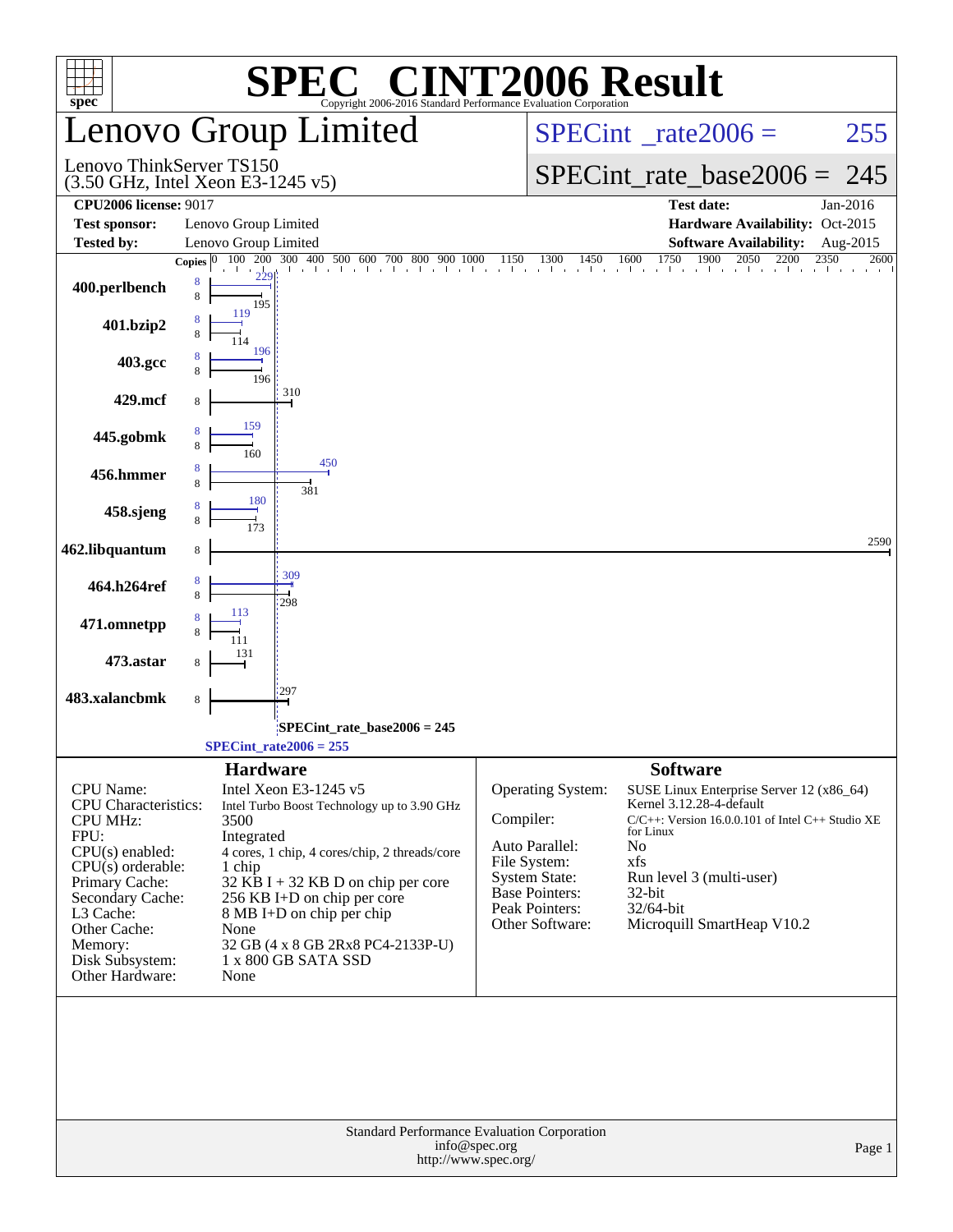

### enovo Group Limited

#### (3.50 GHz, Intel Xeon E3-1245 v5) Lenovo ThinkServer TS150

SPECint rate $2006 = 255$ 

#### [SPECint\\_rate\\_base2006 =](http://www.spec.org/auto/cpu2006/Docs/result-fields.html#SPECintratebase2006) 245

**[Test sponsor:](http://www.spec.org/auto/cpu2006/Docs/result-fields.html#Testsponsor)** Lenovo Group Limited **[Hardware Availability:](http://www.spec.org/auto/cpu2006/Docs/result-fields.html#HardwareAvailability)** Oct-2015

**[CPU2006 license:](http://www.spec.org/auto/cpu2006/Docs/result-fields.html#CPU2006license)** 9017 **[Test date:](http://www.spec.org/auto/cpu2006/Docs/result-fields.html#Testdate)** Jan-2016 **[Tested by:](http://www.spec.org/auto/cpu2006/Docs/result-fields.html#Testedby)** Lenovo Group Limited **[Software Availability:](http://www.spec.org/auto/cpu2006/Docs/result-fields.html#SoftwareAvailability)** Aug-2015

#### **[Results Table](http://www.spec.org/auto/cpu2006/Docs/result-fields.html#ResultsTable)**

|                    | <b>Base</b>   |                |       |                                                                                                          |            |                |                  | <b>Peak</b>    |                |              |                |              |                |              |
|--------------------|---------------|----------------|-------|----------------------------------------------------------------------------------------------------------|------------|----------------|------------------|----------------|----------------|--------------|----------------|--------------|----------------|--------------|
| <b>Benchmark</b>   | <b>Copies</b> | <b>Seconds</b> | Ratio | <b>Seconds</b>                                                                                           | Ratio      | <b>Seconds</b> | Ratio            | <b>Copies</b>  | <b>Seconds</b> | <b>Ratio</b> | <b>Seconds</b> | <b>Ratio</b> | <b>Seconds</b> | <b>Ratio</b> |
| 400.perlbench      | 8             | 400            | 196   | 400                                                                                                      | 195I       | 400            | <b>195</b>       | 8              | 342            | 229          | 341            | 229          | 342            | 229          |
| 401.bzip2          | 8             | 673            | 115   | 678                                                                                                      | 114        | 678            | <b>114</b>       | 8              | 648            | 119          | 644            | 120          | 647            | <u>119</u>   |
| $403.\mathrm{gcc}$ | 8             | 329            | 196   | 328                                                                                                      | 196        | 332            | 194I             | 8              | 328            | 196          | 330            | 195          | 326            | 197          |
| $429$ .mcf         | 8             | 236            | 309   | 235                                                                                                      | <b>310</b> | 234            | 311              | 8              | 236            | 309          | 235            | 310          | 234            | 311          |
| $445$ .gobmk       | 8             | 526            | 160   | 525                                                                                                      | 160        | 525            | <b>160</b>       | 8              | 527            | 159          | 528            | 159          | 527            | 159          |
| 456.hmmer          | 8             | 196            | 381   | 197                                                                                                      | 378        | 195            | 383              | 8              | 166            | 450          | 166            | 450          | 165            | 452          |
| $458$ .sjeng       | 8             | 558            | 173   | 561                                                                                                      | 173        | 559            | 173              | 8              | 538            | 180          | 539            | 180          | 539            | 180          |
| 462.libquantum     | 8             | 64.1           | 2590  | 64.0                                                                                                     | 2590       | 64.1           | 2590             | 8              | 64.1           | 2590         | 64.0           | 2590         | 64.1           | 2590         |
| 464.h264ref        | 8             | 594            | 298   | 593                                                                                                      | 298        | 588            | 301              | 8              | 574            | 309          | 565            | 313          | 575            | 308          |
| 471.omnetpp        | 8             | 453            | 110   | 452                                                                                                      | 111        | 452            | 111              | 8              | 442            | 113          | 442            | 113          | 443            | 113          |
| 473.astar          | 8             | 430            | 131   | 428                                                                                                      | 131        | 430            | 131              | 8              | 430            | 131          | 428            | 131          | 430            | 131          |
| 483.xalancbmk      | 8             | 188            | 294   | 186                                                                                                      | 297        | 186            | 297 <sub>l</sub> | $\overline{8}$ | 188            | 294          | 186            | 297          | 186            | 297          |
|                    |               |                |       | Results appear in the order in which they were run. Bold underlined text indicates a median measurement. |            |                |                  |                |                |              |                |              |                |              |

#### **[Submit Notes](http://www.spec.org/auto/cpu2006/Docs/result-fields.html#SubmitNotes)**

 The taskset mechanism was used to bind copies to processors. The config file option 'submit' was used to generate taskset commands to bind each copy to a specific processor. For details, please see the config file.

#### **[Operating System Notes](http://www.spec.org/auto/cpu2006/Docs/result-fields.html#OperatingSystemNotes)**

 Stack size set to unlimited using "ulimit -s unlimited" Transparent Huge Pages enabled with: echo always > /sys/kernel/mm/transparent\_hugepage/enabled Filesystem page cache cleared with: echo 1 > /proc/sys/vm/drop\_caches

#### **[Platform Notes](http://www.spec.org/auto/cpu2006/Docs/result-fields.html#PlatformNotes)**

BIOS Configuration: EIST Support set to Enabled Intel (R) Hyper-Threading set to Enabled C1E Support set to Enabled C State Support set to Enabled Turbo Mode set to Enable Sysinfo program /home/cpu2006-1.2-ic16.0/config/sysinfo.rev6914 \$Rev: 6914 \$ \$Date:: 2014-06-25 #\$ e3fbb8667b5a285932ceab81e28219e1 running on TS150 Fri Jan 15 06:09:28 2016 This section contains SUT (System Under Test) info as seen by some common utilities. To remove or add to this section, see:

<http://www.spec.org/cpu2006/Docs/config.html#sysinfo> Continued on next page

Standard Performance Evaluation Corporation [info@spec.org](mailto:info@spec.org) <http://www.spec.org/>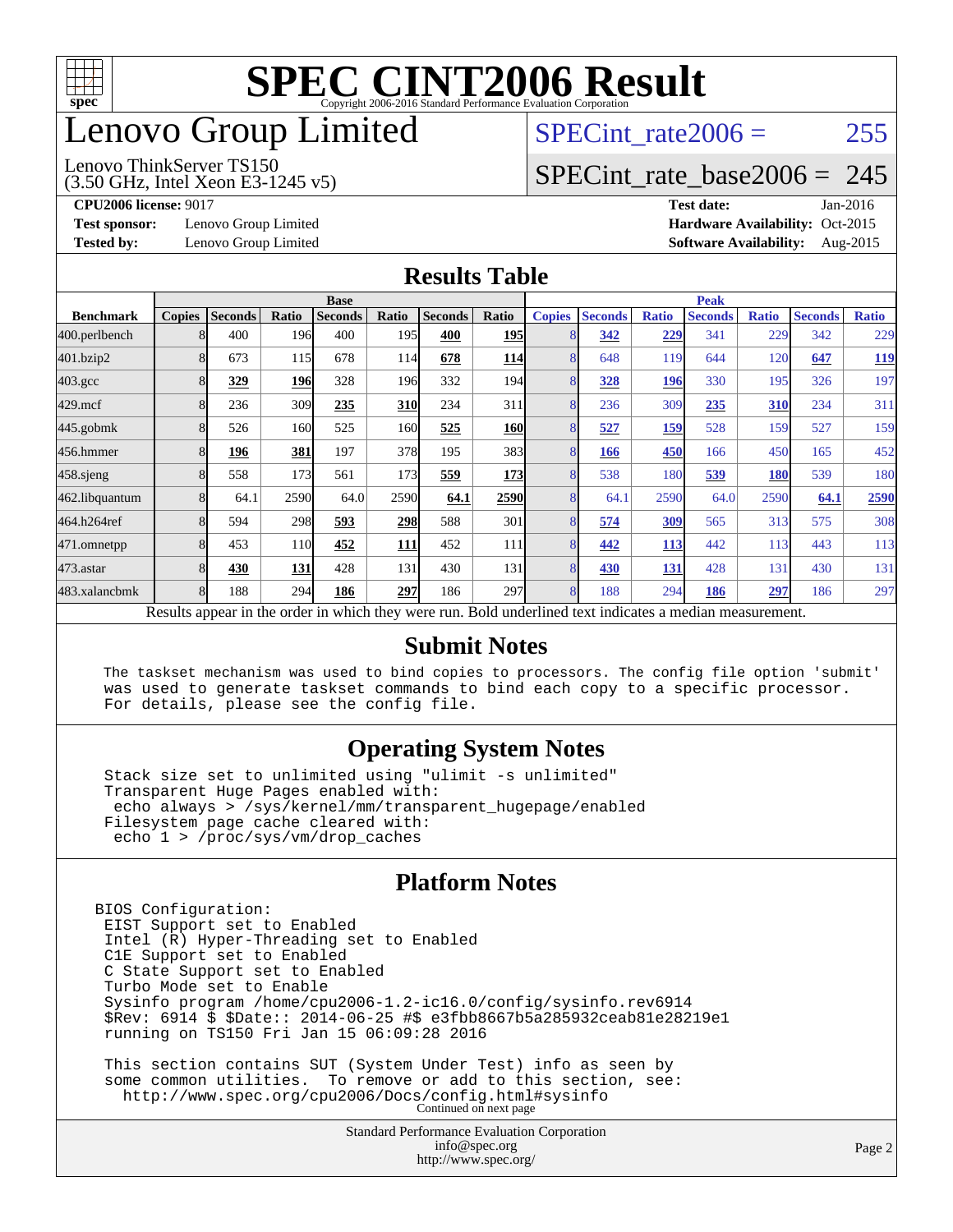

### enovo Group Limited

SPECint rate $2006 = 255$ [SPECint\\_rate\\_base2006 =](http://www.spec.org/auto/cpu2006/Docs/result-fields.html#SPECintratebase2006) 245

(3.50 GHz, Intel Xeon E3-1245 v5) Lenovo ThinkServer TS150

**[Test sponsor:](http://www.spec.org/auto/cpu2006/Docs/result-fields.html#Testsponsor)** Lenovo Group Limited **[Hardware Availability:](http://www.spec.org/auto/cpu2006/Docs/result-fields.html#HardwareAvailability)** Oct-2015 **[Tested by:](http://www.spec.org/auto/cpu2006/Docs/result-fields.html#Testedby)** Lenovo Group Limited **[Software Availability:](http://www.spec.org/auto/cpu2006/Docs/result-fields.html#SoftwareAvailability)** Aug-2015

**[CPU2006 license:](http://www.spec.org/auto/cpu2006/Docs/result-fields.html#CPU2006license)** 9017 **[Test date:](http://www.spec.org/auto/cpu2006/Docs/result-fields.html#Testdate)** Jan-2016

#### **[Platform Notes \(Continued\)](http://www.spec.org/auto/cpu2006/Docs/result-fields.html#PlatformNotes)**

Standard Performance Evaluation Corporation [info@spec.org](mailto:info@spec.org) <http://www.spec.org/> From /proc/cpuinfo model name : Intel(R) Xeon(R) CPU E3-1245 v5 @ 3.50GHz 1 "physical id"s (chips) 8 "processors" cores, siblings (Caution: counting these is hw and system dependent. The following excerpts from /proc/cpuinfo might not be reliable. Use with caution.) cpu cores : 4 siblings : 8 physical 0: cores 0 1 2 3 cache size : 8192 KB From /proc/meminfo MemTotal: 32932764 kB HugePages\_Total: 0<br>Hugepagesize: 2048 kB Hugepagesize: From /etc/\*release\* /etc/\*version\* SuSE-release: SUSE Linux Enterprise Server 12 (x86\_64) VERSION = 12 PATCHLEVEL = 0 # This file is deprecated and will be removed in a future service pack or release. # Please check /etc/os-release for details about this release. os-release: NAME="SLES" VERSION="12" VERSION\_ID="12" PRETTY\_NAME="SUSE Linux Enterprise Server 12" ID="sles" ANSI\_COLOR="0;32" CPE\_NAME="cpe:/o:suse:sles:12" uname -a: Linux TS150 3.12.28-4-default #1 SMP Thu Sep 25 17:02:34 UTC 2014 (9879bd4) x86\_64 x86\_64 x86\_64 GNU/Linux run-level 3 Jan 15 06:08 SPEC is set to: /home/cpu2006-1.2-ic16.0 Filesystem Type Size Used Avail Use% Mounted on<br>
/dev/sda3 xfs 693G 27G 667G 4% /home 27G 667G Additional information from dmidecode: Warning: Use caution when you interpret this section. The 'dmidecode' program reads system data which is "intended to allow hardware to be accurately determined", but the intent may not be met, as there are frequent changes to hardware, firmware, and the "DMTF SMBIOS" standard. BIOS LENOVO FWKT32A  $12/25/2015$ <br>Continued on next page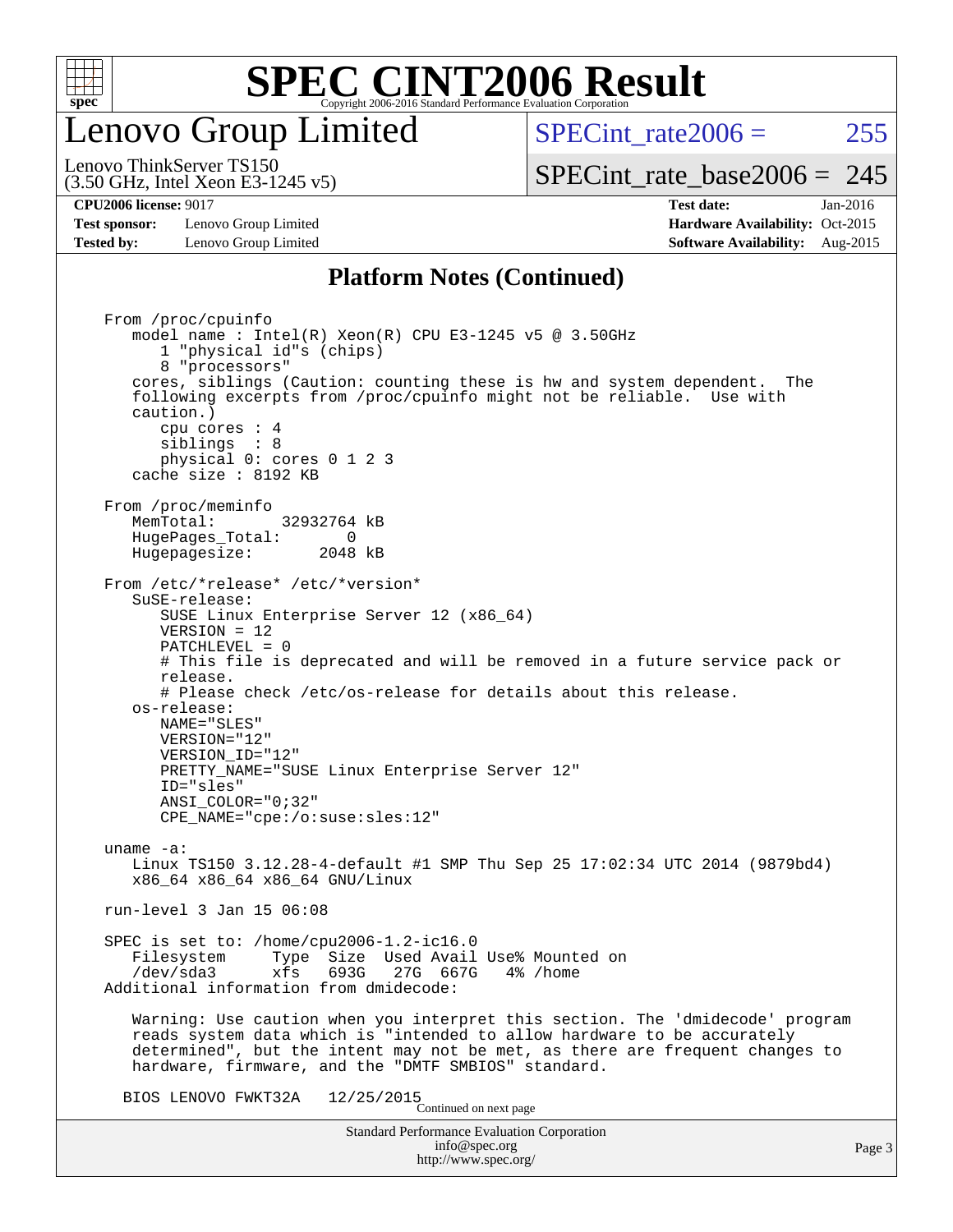

### enovo Group Limited

SPECint rate $2006 = 255$ 

(3.50 GHz, Intel Xeon E3-1245 v5) Lenovo ThinkServer TS150

[SPECint\\_rate\\_base2006 =](http://www.spec.org/auto/cpu2006/Docs/result-fields.html#SPECintratebase2006) 245

**[Test sponsor:](http://www.spec.org/auto/cpu2006/Docs/result-fields.html#Testsponsor)** Lenovo Group Limited **[Hardware Availability:](http://www.spec.org/auto/cpu2006/Docs/result-fields.html#HardwareAvailability)** Oct-2015

**[CPU2006 license:](http://www.spec.org/auto/cpu2006/Docs/result-fields.html#CPU2006license)** 9017 **[Test date:](http://www.spec.org/auto/cpu2006/Docs/result-fields.html#Testdate)** Jan-2016 **[Tested by:](http://www.spec.org/auto/cpu2006/Docs/result-fields.html#Testedby)** Lenovo Group Limited **[Software Availability:](http://www.spec.org/auto/cpu2006/Docs/result-fields.html#SoftwareAvailability)** Aug-2015

#### **[Platform Notes \(Continued\)](http://www.spec.org/auto/cpu2006/Docs/result-fields.html#PlatformNotes)**

Memory:

4x Samsung M378A1G43DB0-CPB 8 GB 2 rank 2133 MHz

(End of data from sysinfo program)

#### **[General Notes](http://www.spec.org/auto/cpu2006/Docs/result-fields.html#GeneralNotes)**

Environment variables set by runspec before the start of the run: LD\_LIBRARY\_PATH = "/home/cpu2006-1.2-ic16.0/libs/32:/home/cpu2006-1.2-ic16.0/libs/64:/home/cpu2006-1.2-ic16.0/sh"

 Binaries compiled on a system with 1x Intel Core i5-4670K CPU + 32GB memory using RedHat EL 7.1 Transparent Huge Pages enabled with: echo always > /sys/kernel/mm/transparent\_hugepage/enabled

#### **[Base Compiler Invocation](http://www.spec.org/auto/cpu2006/Docs/result-fields.html#BaseCompilerInvocation)**

[C benchmarks](http://www.spec.org/auto/cpu2006/Docs/result-fields.html#Cbenchmarks):

[icc -m32 -L/opt/intel/compilers\\_and\\_libraries\\_2016/linux/compiler/lib/ia32\\_lin](http://www.spec.org/cpu2006/results/res2016q1/cpu2006-20160125-38846.flags.html#user_CCbase_intel_icc_e10256ba5924b668798078a321b0cb3f)

#### [C++ benchmarks:](http://www.spec.org/auto/cpu2006/Docs/result-fields.html#CXXbenchmarks)

[icpc -m32 -L/opt/intel/compilers\\_and\\_libraries\\_2016/linux/compiler/lib/ia32\\_lin](http://www.spec.org/cpu2006/results/res2016q1/cpu2006-20160125-38846.flags.html#user_CXXbase_intel_icpc_b4f50a394bdb4597aa5879c16bc3f5c5)

#### **[Base Portability Flags](http://www.spec.org/auto/cpu2006/Docs/result-fields.html#BasePortabilityFlags)**

 400.perlbench: [-D\\_FILE\\_OFFSET\\_BITS=64](http://www.spec.org/cpu2006/results/res2016q1/cpu2006-20160125-38846.flags.html#user_basePORTABILITY400_perlbench_file_offset_bits_64_438cf9856305ebd76870a2c6dc2689ab) [-DSPEC\\_CPU\\_LINUX\\_IA32](http://www.spec.org/cpu2006/results/res2016q1/cpu2006-20160125-38846.flags.html#b400.perlbench_baseCPORTABILITY_DSPEC_CPU_LINUX_IA32) 401.bzip2: [-D\\_FILE\\_OFFSET\\_BITS=64](http://www.spec.org/cpu2006/results/res2016q1/cpu2006-20160125-38846.flags.html#user_basePORTABILITY401_bzip2_file_offset_bits_64_438cf9856305ebd76870a2c6dc2689ab) 403.gcc: [-D\\_FILE\\_OFFSET\\_BITS=64](http://www.spec.org/cpu2006/results/res2016q1/cpu2006-20160125-38846.flags.html#user_basePORTABILITY403_gcc_file_offset_bits_64_438cf9856305ebd76870a2c6dc2689ab) 429.mcf: [-D\\_FILE\\_OFFSET\\_BITS=64](http://www.spec.org/cpu2006/results/res2016q1/cpu2006-20160125-38846.flags.html#user_basePORTABILITY429_mcf_file_offset_bits_64_438cf9856305ebd76870a2c6dc2689ab) 445.gobmk: [-D\\_FILE\\_OFFSET\\_BITS=64](http://www.spec.org/cpu2006/results/res2016q1/cpu2006-20160125-38846.flags.html#user_basePORTABILITY445_gobmk_file_offset_bits_64_438cf9856305ebd76870a2c6dc2689ab) 456.hmmer: [-D\\_FILE\\_OFFSET\\_BITS=64](http://www.spec.org/cpu2006/results/res2016q1/cpu2006-20160125-38846.flags.html#user_basePORTABILITY456_hmmer_file_offset_bits_64_438cf9856305ebd76870a2c6dc2689ab) 458.sjeng: [-D\\_FILE\\_OFFSET\\_BITS=64](http://www.spec.org/cpu2006/results/res2016q1/cpu2006-20160125-38846.flags.html#user_basePORTABILITY458_sjeng_file_offset_bits_64_438cf9856305ebd76870a2c6dc2689ab) 462.libquantum: [-D\\_FILE\\_OFFSET\\_BITS=64](http://www.spec.org/cpu2006/results/res2016q1/cpu2006-20160125-38846.flags.html#user_basePORTABILITY462_libquantum_file_offset_bits_64_438cf9856305ebd76870a2c6dc2689ab) [-DSPEC\\_CPU\\_LINUX](http://www.spec.org/cpu2006/results/res2016q1/cpu2006-20160125-38846.flags.html#b462.libquantum_baseCPORTABILITY_DSPEC_CPU_LINUX) 464.h264ref: [-D\\_FILE\\_OFFSET\\_BITS=64](http://www.spec.org/cpu2006/results/res2016q1/cpu2006-20160125-38846.flags.html#user_basePORTABILITY464_h264ref_file_offset_bits_64_438cf9856305ebd76870a2c6dc2689ab) 471.omnetpp: [-D\\_FILE\\_OFFSET\\_BITS=64](http://www.spec.org/cpu2006/results/res2016q1/cpu2006-20160125-38846.flags.html#user_basePORTABILITY471_omnetpp_file_offset_bits_64_438cf9856305ebd76870a2c6dc2689ab) 473.astar: [-D\\_FILE\\_OFFSET\\_BITS=64](http://www.spec.org/cpu2006/results/res2016q1/cpu2006-20160125-38846.flags.html#user_basePORTABILITY473_astar_file_offset_bits_64_438cf9856305ebd76870a2c6dc2689ab) 483.xalancbmk: [-D\\_FILE\\_OFFSET\\_BITS=64](http://www.spec.org/cpu2006/results/res2016q1/cpu2006-20160125-38846.flags.html#user_basePORTABILITY483_xalancbmk_file_offset_bits_64_438cf9856305ebd76870a2c6dc2689ab) [-DSPEC\\_CPU\\_LINUX](http://www.spec.org/cpu2006/results/res2016q1/cpu2006-20160125-38846.flags.html#b483.xalancbmk_baseCXXPORTABILITY_DSPEC_CPU_LINUX)

#### **[Base Optimization Flags](http://www.spec.org/auto/cpu2006/Docs/result-fields.html#BaseOptimizationFlags)**

[C benchmarks](http://www.spec.org/auto/cpu2006/Docs/result-fields.html#Cbenchmarks):

[-xCORE-AVX2](http://www.spec.org/cpu2006/results/res2016q1/cpu2006-20160125-38846.flags.html#user_CCbase_f-xAVX2_5f5fc0cbe2c9f62c816d3e45806c70d7) [-ipo](http://www.spec.org/cpu2006/results/res2016q1/cpu2006-20160125-38846.flags.html#user_CCbase_f-ipo) [-O3](http://www.spec.org/cpu2006/results/res2016q1/cpu2006-20160125-38846.flags.html#user_CCbase_f-O3) [-no-prec-div](http://www.spec.org/cpu2006/results/res2016q1/cpu2006-20160125-38846.flags.html#user_CCbase_f-no-prec-div) [-opt-prefetch](http://www.spec.org/cpu2006/results/res2016q1/cpu2006-20160125-38846.flags.html#user_CCbase_f-opt-prefetch) [-opt-mem-layout-trans=3](http://www.spec.org/cpu2006/results/res2016q1/cpu2006-20160125-38846.flags.html#user_CCbase_f-opt-mem-layout-trans_a7b82ad4bd7abf52556d4961a2ae94d5)

Continued on next page

Standard Performance Evaluation Corporation [info@spec.org](mailto:info@spec.org) <http://www.spec.org/>

Page 4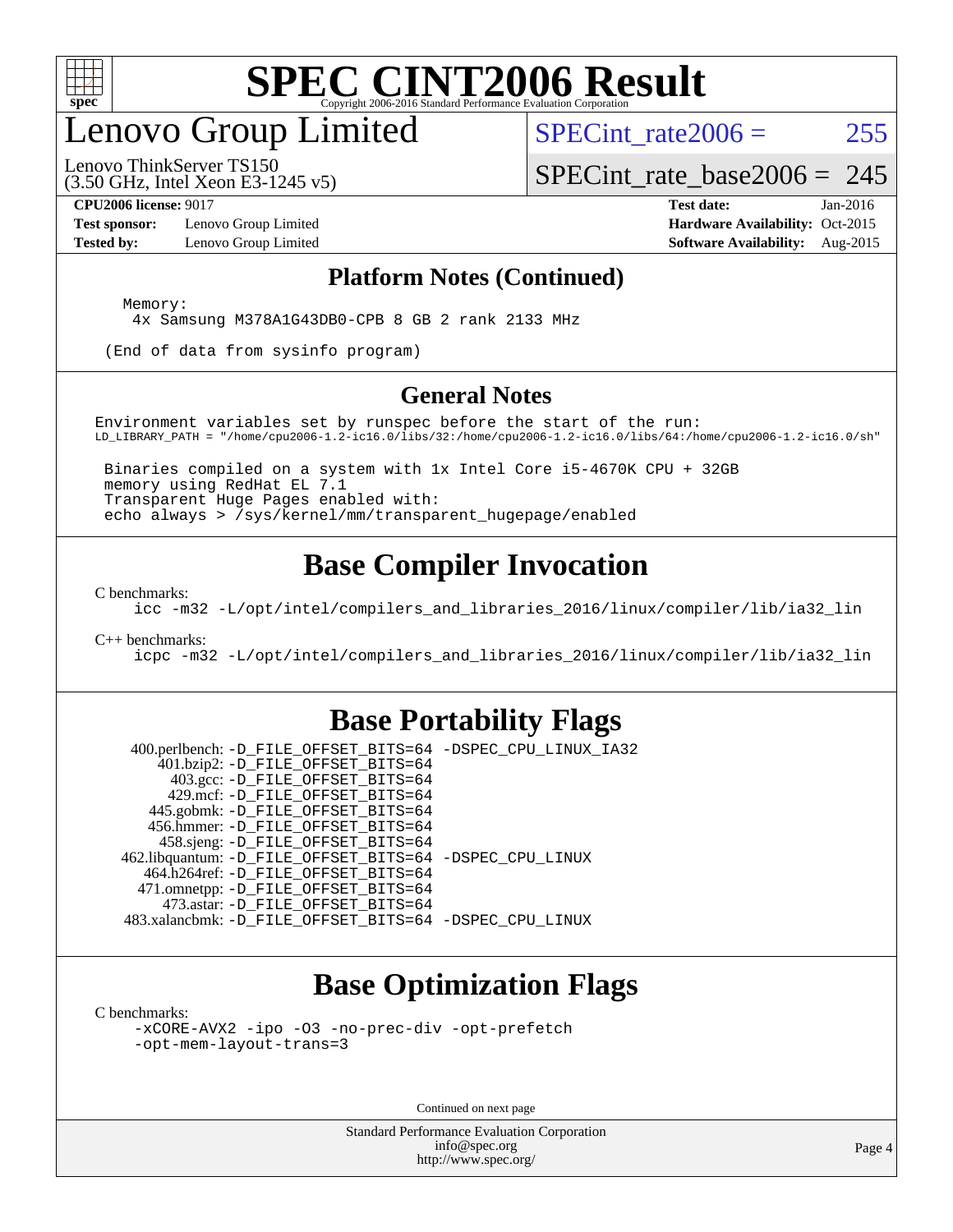

### enovo Group Limited

(3.50 GHz, Intel Xeon E3-1245 v5) Lenovo ThinkServer TS150

SPECint rate $2006 = 255$ 

SPECint rate base2006 =  $245$ 

**[Test sponsor:](http://www.spec.org/auto/cpu2006/Docs/result-fields.html#Testsponsor)** Lenovo Group Limited **[Hardware Availability:](http://www.spec.org/auto/cpu2006/Docs/result-fields.html#HardwareAvailability)** Oct-2015

**[CPU2006 license:](http://www.spec.org/auto/cpu2006/Docs/result-fields.html#CPU2006license)** 9017 **[Test date:](http://www.spec.org/auto/cpu2006/Docs/result-fields.html#Testdate)** Jan-2016 **[Tested by:](http://www.spec.org/auto/cpu2006/Docs/result-fields.html#Testedby)** Lenovo Group Limited **[Software Availability:](http://www.spec.org/auto/cpu2006/Docs/result-fields.html#SoftwareAvailability)** Aug-2015

#### **[Base Optimization Flags \(Continued\)](http://www.spec.org/auto/cpu2006/Docs/result-fields.html#BaseOptimizationFlags)**

[C++ benchmarks:](http://www.spec.org/auto/cpu2006/Docs/result-fields.html#CXXbenchmarks)

[-xCORE-AVX2](http://www.spec.org/cpu2006/results/res2016q1/cpu2006-20160125-38846.flags.html#user_CXXbase_f-xAVX2_5f5fc0cbe2c9f62c816d3e45806c70d7) [-ipo](http://www.spec.org/cpu2006/results/res2016q1/cpu2006-20160125-38846.flags.html#user_CXXbase_f-ipo) [-O3](http://www.spec.org/cpu2006/results/res2016q1/cpu2006-20160125-38846.flags.html#user_CXXbase_f-O3) [-no-prec-div](http://www.spec.org/cpu2006/results/res2016q1/cpu2006-20160125-38846.flags.html#user_CXXbase_f-no-prec-div) [-opt-prefetch](http://www.spec.org/cpu2006/results/res2016q1/cpu2006-20160125-38846.flags.html#user_CXXbase_f-opt-prefetch)

[-opt-mem-layout-trans=3](http://www.spec.org/cpu2006/results/res2016q1/cpu2006-20160125-38846.flags.html#user_CXXbase_f-opt-mem-layout-trans_a7b82ad4bd7abf52556d4961a2ae94d5) [-Wl,-z,muldefs](http://www.spec.org/cpu2006/results/res2016q1/cpu2006-20160125-38846.flags.html#user_CXXbase_link_force_multiple1_74079c344b956b9658436fd1b6dd3a8a) [-L/sh -lsmartheap](http://www.spec.org/cpu2006/results/res2016q1/cpu2006-20160125-38846.flags.html#user_CXXbase_SmartHeap_32f6c82aa1ed9c52345d30cf6e4a0499)

#### **[Base Other Flags](http://www.spec.org/auto/cpu2006/Docs/result-fields.html#BaseOtherFlags)**

[C benchmarks](http://www.spec.org/auto/cpu2006/Docs/result-fields.html#Cbenchmarks):

403.gcc: [-Dalloca=\\_alloca](http://www.spec.org/cpu2006/results/res2016q1/cpu2006-20160125-38846.flags.html#b403.gcc_baseEXTRA_CFLAGS_Dalloca_be3056838c12de2578596ca5467af7f3)

#### **[Peak Compiler Invocation](http://www.spec.org/auto/cpu2006/Docs/result-fields.html#PeakCompilerInvocation)**

[C benchmarks \(except as noted below\)](http://www.spec.org/auto/cpu2006/Docs/result-fields.html#Cbenchmarksexceptasnotedbelow):

[icc -m32 -L/opt/intel/compilers\\_and\\_libraries\\_2016/linux/compiler/lib/ia32\\_lin](http://www.spec.org/cpu2006/results/res2016q1/cpu2006-20160125-38846.flags.html#user_CCpeak_intel_icc_e10256ba5924b668798078a321b0cb3f)

400.perlbench: [icc -m64](http://www.spec.org/cpu2006/results/res2016q1/cpu2006-20160125-38846.flags.html#user_peakCCLD400_perlbench_intel_icc_64bit_bda6cc9af1fdbb0edc3795bac97ada53)

401.bzip2: [icc -m64](http://www.spec.org/cpu2006/results/res2016q1/cpu2006-20160125-38846.flags.html#user_peakCCLD401_bzip2_intel_icc_64bit_bda6cc9af1fdbb0edc3795bac97ada53)

456.hmmer: [icc -m64](http://www.spec.org/cpu2006/results/res2016q1/cpu2006-20160125-38846.flags.html#user_peakCCLD456_hmmer_intel_icc_64bit_bda6cc9af1fdbb0edc3795bac97ada53)

458.sjeng: [icc -m64](http://www.spec.org/cpu2006/results/res2016q1/cpu2006-20160125-38846.flags.html#user_peakCCLD458_sjeng_intel_icc_64bit_bda6cc9af1fdbb0edc3795bac97ada53)

#### [C++ benchmarks:](http://www.spec.org/auto/cpu2006/Docs/result-fields.html#CXXbenchmarks)

[icpc -m32 -L/opt/intel/compilers\\_and\\_libraries\\_2016/linux/compiler/lib/ia32\\_lin](http://www.spec.org/cpu2006/results/res2016q1/cpu2006-20160125-38846.flags.html#user_CXXpeak_intel_icpc_b4f50a394bdb4597aa5879c16bc3f5c5)

#### **[Peak Portability Flags](http://www.spec.org/auto/cpu2006/Docs/result-fields.html#PeakPortabilityFlags)**

 400.perlbench: [-D\\_FILE\\_OFFSET\\_BITS=64](http://www.spec.org/cpu2006/results/res2016q1/cpu2006-20160125-38846.flags.html#user_peakPORTABILITY400_perlbench_file_offset_bits_64_438cf9856305ebd76870a2c6dc2689ab) [-DSPEC\\_CPU\\_LP64](http://www.spec.org/cpu2006/results/res2016q1/cpu2006-20160125-38846.flags.html#b400.perlbench_peakCPORTABILITY_DSPEC_CPU_LP64) [-DSPEC\\_CPU\\_LINUX\\_X64](http://www.spec.org/cpu2006/results/res2016q1/cpu2006-20160125-38846.flags.html#b400.perlbench_peakCPORTABILITY_DSPEC_CPU_LINUX_X64) 401.bzip2: [-D\\_FILE\\_OFFSET\\_BITS=64](http://www.spec.org/cpu2006/results/res2016q1/cpu2006-20160125-38846.flags.html#user_peakPORTABILITY401_bzip2_file_offset_bits_64_438cf9856305ebd76870a2c6dc2689ab) [-DSPEC\\_CPU\\_LP64](http://www.spec.org/cpu2006/results/res2016q1/cpu2006-20160125-38846.flags.html#suite_peakCPORTABILITY401_bzip2_DSPEC_CPU_LP64) 403.gcc: [-D\\_FILE\\_OFFSET\\_BITS=64](http://www.spec.org/cpu2006/results/res2016q1/cpu2006-20160125-38846.flags.html#user_peakPORTABILITY403_gcc_file_offset_bits_64_438cf9856305ebd76870a2c6dc2689ab) 429.mcf: [-D\\_FILE\\_OFFSET\\_BITS=64](http://www.spec.org/cpu2006/results/res2016q1/cpu2006-20160125-38846.flags.html#user_peakPORTABILITY429_mcf_file_offset_bits_64_438cf9856305ebd76870a2c6dc2689ab) 445.gobmk: [-D\\_FILE\\_OFFSET\\_BITS=64](http://www.spec.org/cpu2006/results/res2016q1/cpu2006-20160125-38846.flags.html#user_peakPORTABILITY445_gobmk_file_offset_bits_64_438cf9856305ebd76870a2c6dc2689ab) 456.hmmer: [-D\\_FILE\\_OFFSET\\_BITS=64](http://www.spec.org/cpu2006/results/res2016q1/cpu2006-20160125-38846.flags.html#user_peakPORTABILITY456_hmmer_file_offset_bits_64_438cf9856305ebd76870a2c6dc2689ab) [-DSPEC\\_CPU\\_LP64](http://www.spec.org/cpu2006/results/res2016q1/cpu2006-20160125-38846.flags.html#suite_peakCPORTABILITY456_hmmer_DSPEC_CPU_LP64) 458.sjeng: [-D\\_FILE\\_OFFSET\\_BITS=64](http://www.spec.org/cpu2006/results/res2016q1/cpu2006-20160125-38846.flags.html#user_peakPORTABILITY458_sjeng_file_offset_bits_64_438cf9856305ebd76870a2c6dc2689ab) [-DSPEC\\_CPU\\_LP64](http://www.spec.org/cpu2006/results/res2016q1/cpu2006-20160125-38846.flags.html#suite_peakCPORTABILITY458_sjeng_DSPEC_CPU_LP64) 462.libquantum: [-D\\_FILE\\_OFFSET\\_BITS=64](http://www.spec.org/cpu2006/results/res2016q1/cpu2006-20160125-38846.flags.html#user_peakPORTABILITY462_libquantum_file_offset_bits_64_438cf9856305ebd76870a2c6dc2689ab) [-DSPEC\\_CPU\\_LINUX](http://www.spec.org/cpu2006/results/res2016q1/cpu2006-20160125-38846.flags.html#b462.libquantum_peakCPORTABILITY_DSPEC_CPU_LINUX) 464.h264ref: [-D\\_FILE\\_OFFSET\\_BITS=64](http://www.spec.org/cpu2006/results/res2016q1/cpu2006-20160125-38846.flags.html#user_peakPORTABILITY464_h264ref_file_offset_bits_64_438cf9856305ebd76870a2c6dc2689ab) 471.omnetpp: [-D\\_FILE\\_OFFSET\\_BITS=64](http://www.spec.org/cpu2006/results/res2016q1/cpu2006-20160125-38846.flags.html#user_peakPORTABILITY471_omnetpp_file_offset_bits_64_438cf9856305ebd76870a2c6dc2689ab) 473.astar: [-D\\_FILE\\_OFFSET\\_BITS=64](http://www.spec.org/cpu2006/results/res2016q1/cpu2006-20160125-38846.flags.html#user_peakPORTABILITY473_astar_file_offset_bits_64_438cf9856305ebd76870a2c6dc2689ab) 483.xalancbmk: [-D\\_FILE\\_OFFSET\\_BITS=64](http://www.spec.org/cpu2006/results/res2016q1/cpu2006-20160125-38846.flags.html#user_peakPORTABILITY483_xalancbmk_file_offset_bits_64_438cf9856305ebd76870a2c6dc2689ab) [-DSPEC\\_CPU\\_LINUX](http://www.spec.org/cpu2006/results/res2016q1/cpu2006-20160125-38846.flags.html#b483.xalancbmk_peakCXXPORTABILITY_DSPEC_CPU_LINUX)

> Standard Performance Evaluation Corporation [info@spec.org](mailto:info@spec.org) <http://www.spec.org/>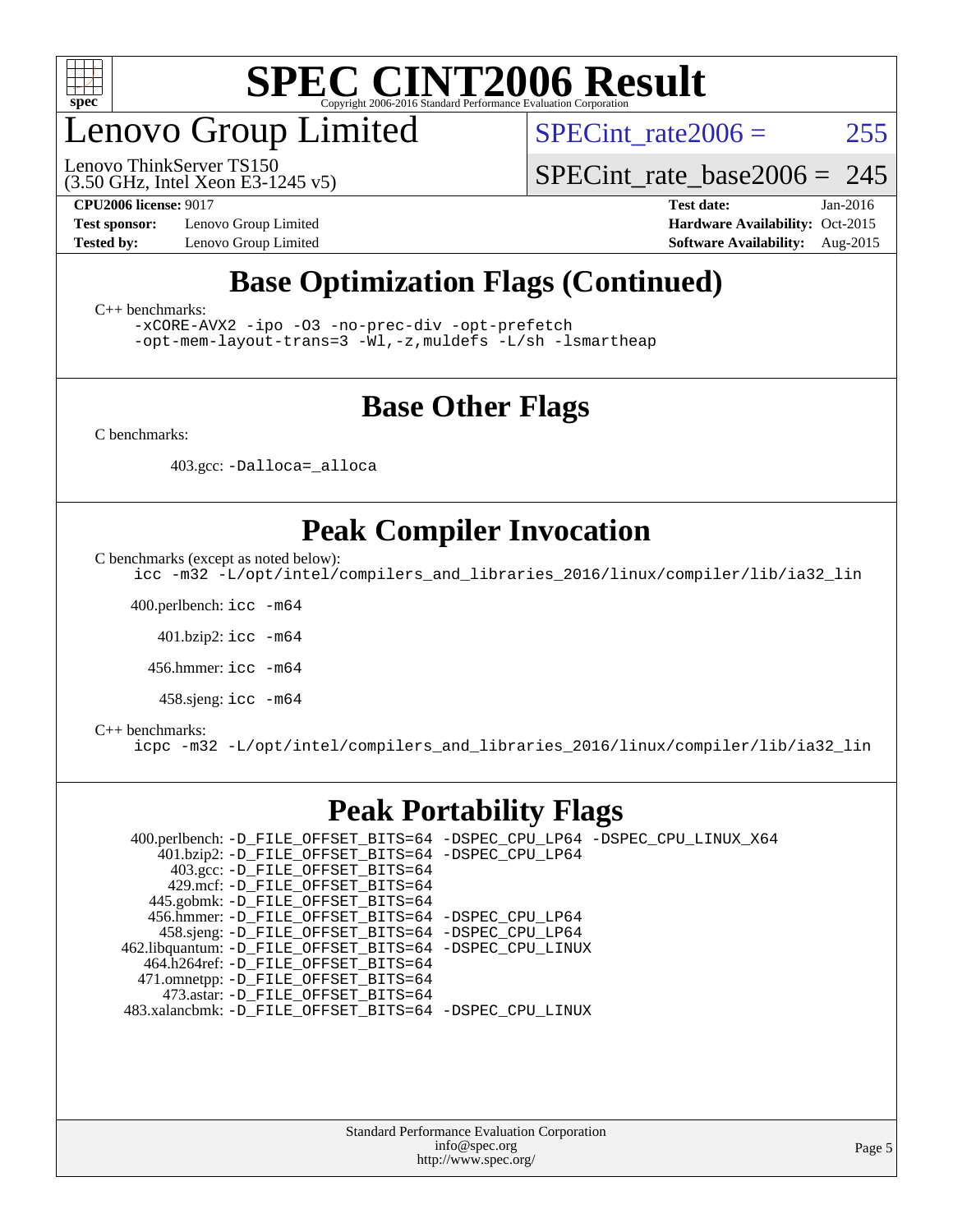

enovo Group Limited

SPECint rate $2006 = 255$ 

(3.50 GHz, Intel Xeon E3-1245 v5) Lenovo ThinkServer TS150

[SPECint\\_rate\\_base2006 =](http://www.spec.org/auto/cpu2006/Docs/result-fields.html#SPECintratebase2006) 245

**[Test sponsor:](http://www.spec.org/auto/cpu2006/Docs/result-fields.html#Testsponsor)** Lenovo Group Limited **[Hardware Availability:](http://www.spec.org/auto/cpu2006/Docs/result-fields.html#HardwareAvailability)** Oct-2015

**[CPU2006 license:](http://www.spec.org/auto/cpu2006/Docs/result-fields.html#CPU2006license)** 9017 **[Test date:](http://www.spec.org/auto/cpu2006/Docs/result-fields.html#Testdate)** Jan-2016 **[Tested by:](http://www.spec.org/auto/cpu2006/Docs/result-fields.html#Testedby)** Lenovo Group Limited **[Software Availability:](http://www.spec.org/auto/cpu2006/Docs/result-fields.html#SoftwareAvailability)** Aug-2015

#### **[Peak Optimization Flags](http://www.spec.org/auto/cpu2006/Docs/result-fields.html#PeakOptimizationFlags)**

[C benchmarks](http://www.spec.org/auto/cpu2006/Docs/result-fields.html#Cbenchmarks):

 400.perlbench: [-xCORE-AVX2](http://www.spec.org/cpu2006/results/res2016q1/cpu2006-20160125-38846.flags.html#user_peakPASS2_CFLAGSPASS2_LDCFLAGS400_perlbench_f-xAVX2_5f5fc0cbe2c9f62c816d3e45806c70d7)(pass 2) [-prof-gen:threadsafe](http://www.spec.org/cpu2006/results/res2016q1/cpu2006-20160125-38846.flags.html#user_peakPASS1_CFLAGSPASS1_LDCFLAGS400_perlbench_prof_gen_21a26eb79f378b550acd7bec9fe4467a)(pass 1)  $-i\text{po}(pass 2) -\overline{03}(pass 2)$  [-no-prec-div](http://www.spec.org/cpu2006/results/res2016q1/cpu2006-20160125-38846.flags.html#user_peakPASS2_CFLAGSPASS2_LDCFLAGS400_perlbench_f-no-prec-div)(pass 2) [-par-num-threads=1](http://www.spec.org/cpu2006/results/res2016q1/cpu2006-20160125-38846.flags.html#user_peakPASS1_CFLAGSPASS1_LDCFLAGS400_perlbench_par_num_threads_786a6ff141b4e9e90432e998842df6c2)(pass 1) [-prof-use](http://www.spec.org/cpu2006/results/res2016q1/cpu2006-20160125-38846.flags.html#user_peakPASS2_CFLAGSPASS2_LDCFLAGS400_perlbench_prof_use_bccf7792157ff70d64e32fe3e1250b55)(pass 2) [-auto-ilp32](http://www.spec.org/cpu2006/results/res2016q1/cpu2006-20160125-38846.flags.html#user_peakCOPTIMIZE400_perlbench_f-auto-ilp32) 401.bzip2: [-xCORE-AVX2](http://www.spec.org/cpu2006/results/res2016q1/cpu2006-20160125-38846.flags.html#user_peakPASS2_CFLAGSPASS2_LDCFLAGS401_bzip2_f-xAVX2_5f5fc0cbe2c9f62c816d3e45806c70d7)(pass 2) [-prof-gen:threadsafe](http://www.spec.org/cpu2006/results/res2016q1/cpu2006-20160125-38846.flags.html#user_peakPASS1_CFLAGSPASS1_LDCFLAGS401_bzip2_prof_gen_21a26eb79f378b550acd7bec9fe4467a)(pass 1)  $-ipo(pass 2) -\overline{O}3(pass 2)$  $-ipo(pass 2) -\overline{O}3(pass 2)$  [-no-prec-div](http://www.spec.org/cpu2006/results/res2016q1/cpu2006-20160125-38846.flags.html#user_peakPASS2_CFLAGSPASS2_LDCFLAGS401_bzip2_f-no-prec-div)(pass 2) [-par-num-threads=1](http://www.spec.org/cpu2006/results/res2016q1/cpu2006-20160125-38846.flags.html#user_peakPASS1_CFLAGSPASS1_LDCFLAGS401_bzip2_par_num_threads_786a6ff141b4e9e90432e998842df6c2)(pass 1) [-prof-use](http://www.spec.org/cpu2006/results/res2016q1/cpu2006-20160125-38846.flags.html#user_peakPASS2_CFLAGSPASS2_LDCFLAGS401_bzip2_prof_use_bccf7792157ff70d64e32fe3e1250b55)(pass 2) [-opt-prefetch](http://www.spec.org/cpu2006/results/res2016q1/cpu2006-20160125-38846.flags.html#user_peakCOPTIMIZE401_bzip2_f-opt-prefetch) [-auto-ilp32](http://www.spec.org/cpu2006/results/res2016q1/cpu2006-20160125-38846.flags.html#user_peakCOPTIMIZE401_bzip2_f-auto-ilp32) [-ansi-alias](http://www.spec.org/cpu2006/results/res2016q1/cpu2006-20160125-38846.flags.html#user_peakCOPTIMIZE401_bzip2_f-ansi-alias) 403.gcc: [-xCORE-AVX2](http://www.spec.org/cpu2006/results/res2016q1/cpu2006-20160125-38846.flags.html#user_peakCOPTIMIZE403_gcc_f-xAVX2_5f5fc0cbe2c9f62c816d3e45806c70d7) [-ipo](http://www.spec.org/cpu2006/results/res2016q1/cpu2006-20160125-38846.flags.html#user_peakCOPTIMIZE403_gcc_f-ipo) [-O3](http://www.spec.org/cpu2006/results/res2016q1/cpu2006-20160125-38846.flags.html#user_peakCOPTIMIZE403_gcc_f-O3) [-no-prec-div](http://www.spec.org/cpu2006/results/res2016q1/cpu2006-20160125-38846.flags.html#user_peakCOPTIMIZE403_gcc_f-no-prec-div)  $429$ .mcf: basepeak = yes 445.gobmk: [-xCORE-AVX2](http://www.spec.org/cpu2006/results/res2016q1/cpu2006-20160125-38846.flags.html#user_peakPASS2_CFLAGSPASS2_LDCFLAGS445_gobmk_f-xAVX2_5f5fc0cbe2c9f62c816d3e45806c70d7)(pass 2) [-prof-gen:threadsafe](http://www.spec.org/cpu2006/results/res2016q1/cpu2006-20160125-38846.flags.html#user_peakPASS1_CFLAGSPASS1_LDCFLAGS445_gobmk_prof_gen_21a26eb79f378b550acd7bec9fe4467a)(pass 1) [-prof-use](http://www.spec.org/cpu2006/results/res2016q1/cpu2006-20160125-38846.flags.html#user_peakPASS2_CFLAGSPASS2_LDCFLAGS445_gobmk_prof_use_bccf7792157ff70d64e32fe3e1250b55)(pass 2) [-par-num-threads=1](http://www.spec.org/cpu2006/results/res2016q1/cpu2006-20160125-38846.flags.html#user_peakPASS1_CFLAGSPASS1_LDCFLAGS445_gobmk_par_num_threads_786a6ff141b4e9e90432e998842df6c2)(pass 1) [-ansi-alias](http://www.spec.org/cpu2006/results/res2016q1/cpu2006-20160125-38846.flags.html#user_peakCOPTIMIZE445_gobmk_f-ansi-alias) [-opt-mem-layout-trans=3](http://www.spec.org/cpu2006/results/res2016q1/cpu2006-20160125-38846.flags.html#user_peakCOPTIMIZE445_gobmk_f-opt-mem-layout-trans_a7b82ad4bd7abf52556d4961a2ae94d5) 456.hmmer: [-xCORE-AVX2](http://www.spec.org/cpu2006/results/res2016q1/cpu2006-20160125-38846.flags.html#user_peakCOPTIMIZE456_hmmer_f-xAVX2_5f5fc0cbe2c9f62c816d3e45806c70d7) [-ipo](http://www.spec.org/cpu2006/results/res2016q1/cpu2006-20160125-38846.flags.html#user_peakCOPTIMIZE456_hmmer_f-ipo) [-O3](http://www.spec.org/cpu2006/results/res2016q1/cpu2006-20160125-38846.flags.html#user_peakCOPTIMIZE456_hmmer_f-O3) [-no-prec-div](http://www.spec.org/cpu2006/results/res2016q1/cpu2006-20160125-38846.flags.html#user_peakCOPTIMIZE456_hmmer_f-no-prec-div) [-unroll2](http://www.spec.org/cpu2006/results/res2016q1/cpu2006-20160125-38846.flags.html#user_peakCOPTIMIZE456_hmmer_f-unroll_784dae83bebfb236979b41d2422d7ec2) [-auto-ilp32](http://www.spec.org/cpu2006/results/res2016q1/cpu2006-20160125-38846.flags.html#user_peakCOPTIMIZE456_hmmer_f-auto-ilp32) 458.sjeng: [-xCORE-AVX2](http://www.spec.org/cpu2006/results/res2016q1/cpu2006-20160125-38846.flags.html#user_peakPASS2_CFLAGSPASS2_LDCFLAGS458_sjeng_f-xAVX2_5f5fc0cbe2c9f62c816d3e45806c70d7)(pass 2) [-prof-gen:threadsafe](http://www.spec.org/cpu2006/results/res2016q1/cpu2006-20160125-38846.flags.html#user_peakPASS1_CFLAGSPASS1_LDCFLAGS458_sjeng_prof_gen_21a26eb79f378b550acd7bec9fe4467a)(pass 1)  $-i\text{po}(pass 2) -03(pass 2) -no-prec-div(pass 2)$  $-i\text{po}(pass 2) -03(pass 2) -no-prec-div(pass 2)$  $-i\text{po}(pass 2) -03(pass 2) -no-prec-div(pass 2)$ [-par-num-threads=1](http://www.spec.org/cpu2006/results/res2016q1/cpu2006-20160125-38846.flags.html#user_peakPASS1_CFLAGSPASS1_LDCFLAGS458_sjeng_par_num_threads_786a6ff141b4e9e90432e998842df6c2)(pass 1) [-prof-use](http://www.spec.org/cpu2006/results/res2016q1/cpu2006-20160125-38846.flags.html#user_peakPASS2_CFLAGSPASS2_LDCFLAGS458_sjeng_prof_use_bccf7792157ff70d64e32fe3e1250b55)(pass 2) [-unroll4](http://www.spec.org/cpu2006/results/res2016q1/cpu2006-20160125-38846.flags.html#user_peakCOPTIMIZE458_sjeng_f-unroll_4e5e4ed65b7fd20bdcd365bec371b81f) [-auto-ilp32](http://www.spec.org/cpu2006/results/res2016q1/cpu2006-20160125-38846.flags.html#user_peakCOPTIMIZE458_sjeng_f-auto-ilp32) 462.libquantum: basepeak = yes 464.h264ref: [-xCORE-AVX2](http://www.spec.org/cpu2006/results/res2016q1/cpu2006-20160125-38846.flags.html#user_peakPASS2_CFLAGSPASS2_LDCFLAGS464_h264ref_f-xAVX2_5f5fc0cbe2c9f62c816d3e45806c70d7)(pass 2) [-prof-gen:threadsafe](http://www.spec.org/cpu2006/results/res2016q1/cpu2006-20160125-38846.flags.html#user_peakPASS1_CFLAGSPASS1_LDCFLAGS464_h264ref_prof_gen_21a26eb79f378b550acd7bec9fe4467a)(pass 1) [-ipo](http://www.spec.org/cpu2006/results/res2016q1/cpu2006-20160125-38846.flags.html#user_peakPASS2_CFLAGSPASS2_LDCFLAGS464_h264ref_f-ipo)(pass 2) [-O3](http://www.spec.org/cpu2006/results/res2016q1/cpu2006-20160125-38846.flags.html#user_peakPASS2_CFLAGSPASS2_LDCFLAGS464_h264ref_f-O3)(pass 2) [-no-prec-div](http://www.spec.org/cpu2006/results/res2016q1/cpu2006-20160125-38846.flags.html#user_peakPASS2_CFLAGSPASS2_LDCFLAGS464_h264ref_f-no-prec-div)(pass 2) [-par-num-threads=1](http://www.spec.org/cpu2006/results/res2016q1/cpu2006-20160125-38846.flags.html#user_peakPASS1_CFLAGSPASS1_LDCFLAGS464_h264ref_par_num_threads_786a6ff141b4e9e90432e998842df6c2)(pass 1) [-prof-use](http://www.spec.org/cpu2006/results/res2016q1/cpu2006-20160125-38846.flags.html#user_peakPASS2_CFLAGSPASS2_LDCFLAGS464_h264ref_prof_use_bccf7792157ff70d64e32fe3e1250b55)(pass 2) [-unroll2](http://www.spec.org/cpu2006/results/res2016q1/cpu2006-20160125-38846.flags.html#user_peakCOPTIMIZE464_h264ref_f-unroll_784dae83bebfb236979b41d2422d7ec2) [-ansi-alias](http://www.spec.org/cpu2006/results/res2016q1/cpu2006-20160125-38846.flags.html#user_peakCOPTIMIZE464_h264ref_f-ansi-alias) [C++ benchmarks:](http://www.spec.org/auto/cpu2006/Docs/result-fields.html#CXXbenchmarks) 471.omnetpp: [-xCORE-AVX2](http://www.spec.org/cpu2006/results/res2016q1/cpu2006-20160125-38846.flags.html#user_peakPASS2_CXXFLAGSPASS2_LDCXXFLAGS471_omnetpp_f-xAVX2_5f5fc0cbe2c9f62c816d3e45806c70d7)(pass 2) [-prof-gen:threadsafe](http://www.spec.org/cpu2006/results/res2016q1/cpu2006-20160125-38846.flags.html#user_peakPASS1_CXXFLAGSPASS1_LDCXXFLAGS471_omnetpp_prof_gen_21a26eb79f378b550acd7bec9fe4467a)(pass 1) [-ipo](http://www.spec.org/cpu2006/results/res2016q1/cpu2006-20160125-38846.flags.html#user_peakPASS2_CXXFLAGSPASS2_LDCXXFLAGS471_omnetpp_f-ipo)(pass 2) [-O3](http://www.spec.org/cpu2006/results/res2016q1/cpu2006-20160125-38846.flags.html#user_peakPASS2_CXXFLAGSPASS2_LDCXXFLAGS471_omnetpp_f-O3)(pass 2) [-no-prec-div](http://www.spec.org/cpu2006/results/res2016q1/cpu2006-20160125-38846.flags.html#user_peakPASS2_CXXFLAGSPASS2_LDCXXFLAGS471_omnetpp_f-no-prec-div)(pass 2) [-par-num-threads=1](http://www.spec.org/cpu2006/results/res2016q1/cpu2006-20160125-38846.flags.html#user_peakPASS1_CXXFLAGSPASS1_LDCXXFLAGS471_omnetpp_par_num_threads_786a6ff141b4e9e90432e998842df6c2)(pass 1) [-prof-use](http://www.spec.org/cpu2006/results/res2016q1/cpu2006-20160125-38846.flags.html#user_peakPASS2_CXXFLAGSPASS2_LDCXXFLAGS471_omnetpp_prof_use_bccf7792157ff70d64e32fe3e1250b55)(pass 2) [-ansi-alias](http://www.spec.org/cpu2006/results/res2016q1/cpu2006-20160125-38846.flags.html#user_peakCXXOPTIMIZE471_omnetpp_f-ansi-alias) [-opt-ra-region-strategy=block](http://www.spec.org/cpu2006/results/res2016q1/cpu2006-20160125-38846.flags.html#user_peakCXXOPTIMIZE471_omnetpp_f-opt-ra-region-strategy_a0a37c372d03933b2a18d4af463c1f69) [-Wl,-z,muldefs](http://www.spec.org/cpu2006/results/res2016q1/cpu2006-20160125-38846.flags.html#user_peakEXTRA_LDFLAGS471_omnetpp_link_force_multiple1_74079c344b956b9658436fd1b6dd3a8a) [-L/sh -lsmartheap](http://www.spec.org/cpu2006/results/res2016q1/cpu2006-20160125-38846.flags.html#user_peakEXTRA_LIBS471_omnetpp_SmartHeap_32f6c82aa1ed9c52345d30cf6e4a0499)  $473$ .astar: basepeak = yes 483.xalancbmk: basepeak = yes